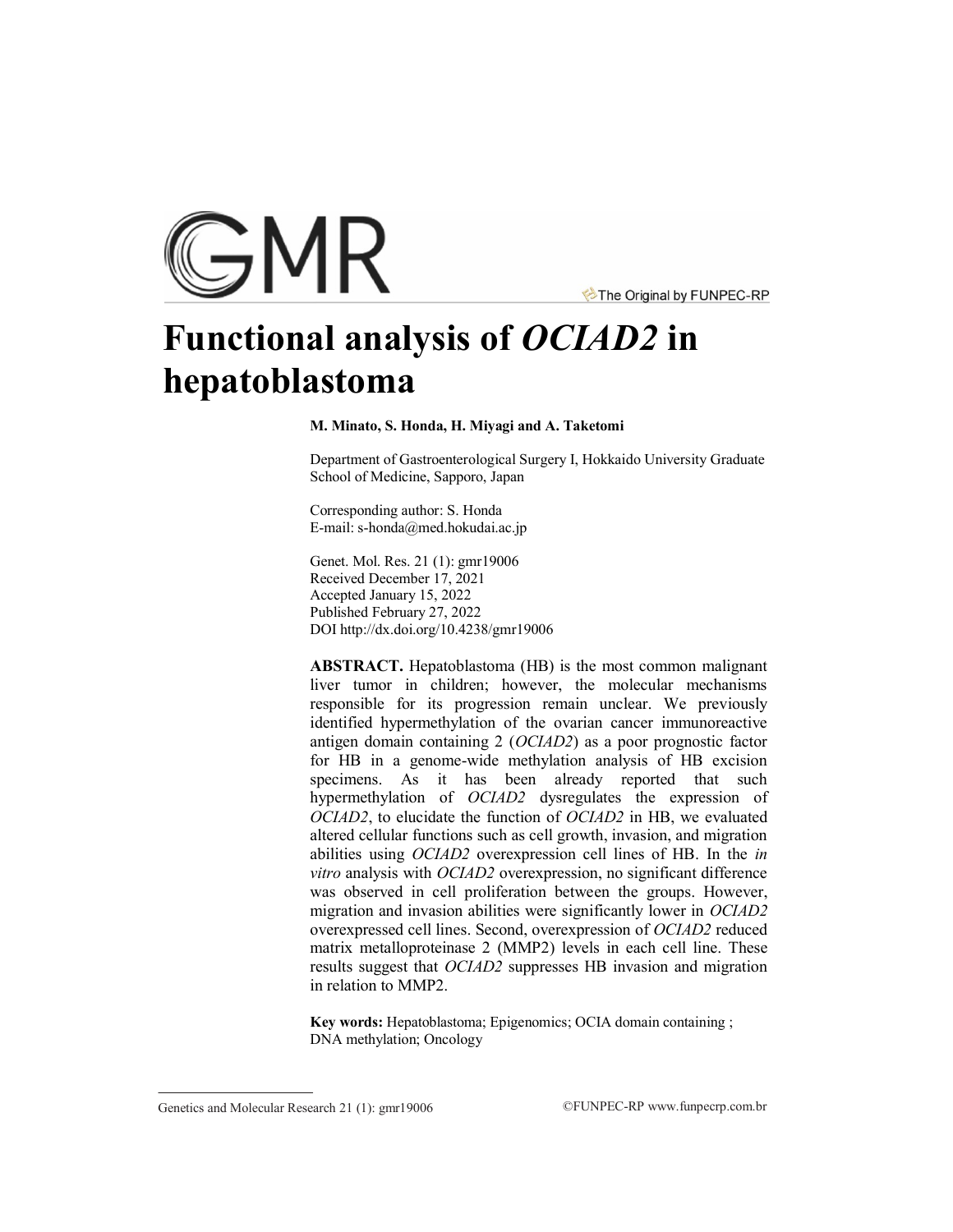# **INTRODUCTION**

Hepatoblastoma (HB) is the most common malignant tumor of the liver in children. Advances in therapy have led to satisfactory survival among children with non-metastatic HB; however, the outcomes of high-risk patients with extrahepatic tumors, macroscopic invasion of large vessels, and distant or lymph node metastases remain poor (Hishiki et al., 2011; von Schweinitz 2012; Hiyama et al., 2020). Therefore, new approaches based on innovative treatments and potent prognostic markers for better therapy planning are needed to improve the mortality of HB patients in advanced stages.

It is well known that beta-catenin mutation is a hallmark of HB, although results from recent whole-exome sequencing analyses have shown that other mutations are rarely seen in HB (Jia et al., 2014; Sumazin et al., 2016; Nagae et al., 2020; Carrillo-Reixach et al., 2021). This paucity of mutations has been reported in many pediatric tumors and may be correlated with their early age of onset (Vogelstein et al., 2013), indicating that epigenetic aberrations may be an important mechanism involved in the pathogenesis of HB.

We first reported that *RASSF1A* methylation was independently correlated with poor outcomes in HB patients (Honda et al., 2008; Honda et al., 2013). Furthermore, by using genome-wide analysis of DNA methylation, we successively identified four methylated genes, *OCIAD2, GPR180, PARP6*, and *MST1R,* which correlated with a poor prognosis in patients with HB tumors. The methylation status of the four genes correlated significantly with age at diagnosis and the presence of metastatic tumors or hepatic vein invasion (Honda et al., 2016).

Among these four genes, *OCIAD2* has recently been shown to be a tumor suppressor gene in ovarian mucinous tumors (Nagata et al., 2012) and hepatocellular carcinoma (Wu et al., 2017). Besides, in terms of the effect of hypermethylation of *OCIAD2* on expression, it has been reported that *OCIAD2* hypermethylation reduces the expression of *OCIAD2* (Wu et al., 2017). Consequently, these results suggest that decreased expression of *OCIAD2* might have a poor prognosis. Therefore, we investigated the molecular functions and pathways of *OCIAD2* in HB using constructed *OCIAD2* overexpression cell lines.

# **MATERIAL AND METHODS**

## **Cell lines**

We used HepG2 and HUH6 as HB cell lines and HLF as the poorly differentiated hepatocellular carcinoma (HCC) cell line. These cell lines were obtained from the Japanese Collection of Research Bioresources Cell Bank (JCRB, Osaka, Japan).

#### **Expression analysis**

Total RNA was isolated from cell lines using the QIAamp RNA Blood Mini kit (QIAGEN) and cDNA was synthesized using the First Strand cDNA Synthesis Kit and ReverTra Ace alpha (TOYOBO). Quantitative real-time PCR was performed using TaqMan Probes for *OCIAD2* and self-designed primers for *OCIAD2*, *GAPDH*, *OCIAD2*-F, TTGGTCCACAGCATAACAGG, *OCIAD2*-R, CCATGCTTTATTTTGCATTCC,

Genetics and Molecular Research 21 (1):  $gmr19006$  ©FUNPEC-RP www.funpecrp.com.br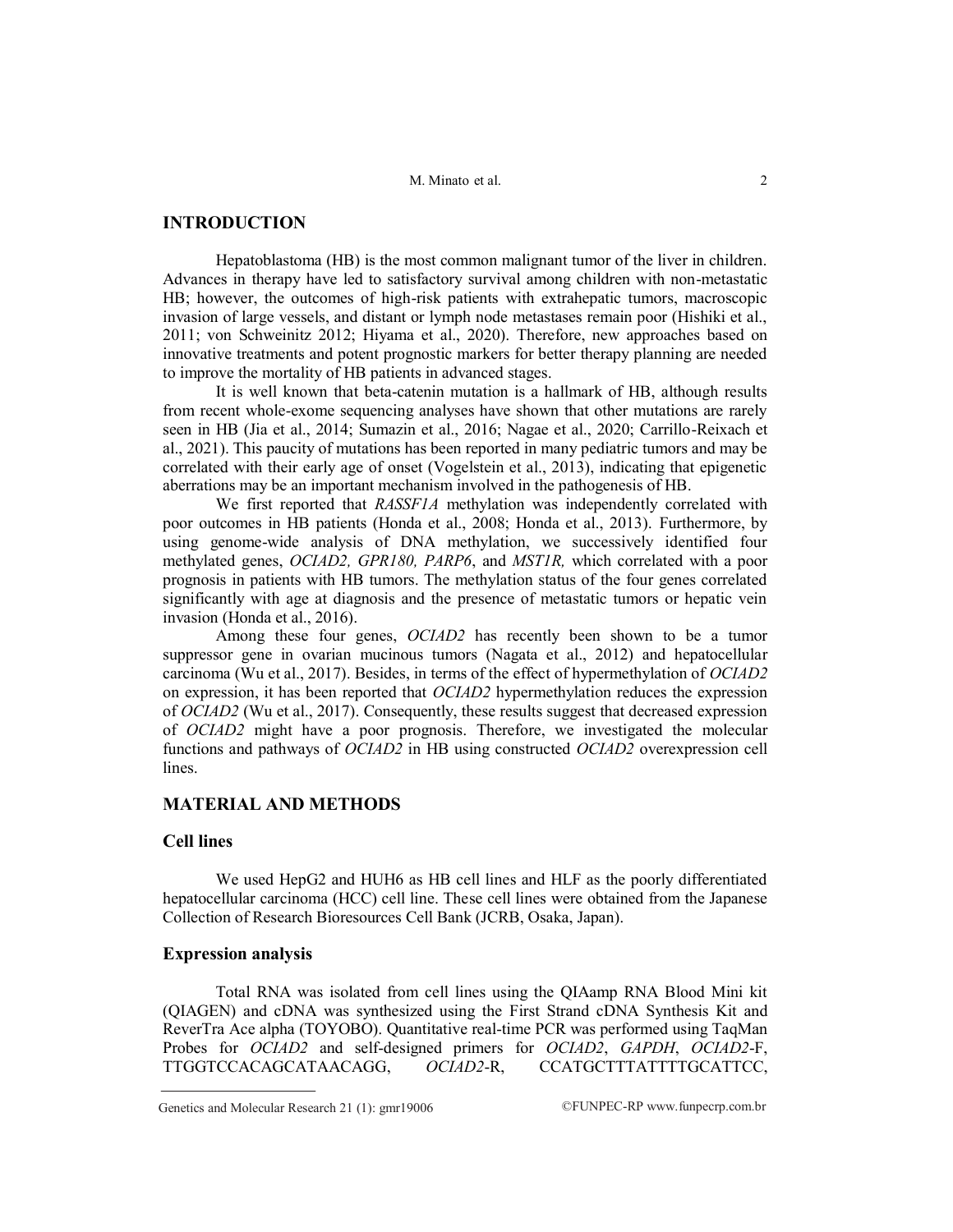GAPDH-F, TTGGTCCACAGCATAACAGG, GAPDH-R, CCATGCTTTATTTTGCATTCC. Relative expression levels were calculated using the ΔCt method with the housekeeping gene *GAPDH.*

Lysates were extracted from cell lines. Twenty micrograms of the lysate were loaded onto each lane, subjected to electrophoresis, and transferred to PVDF membranes. TBS with 3% BSA and 0.1% Tween-20 was used for blocking. Primary antibodies against *OCIAD2* (1:1000, Sigma), E-cadherin (1:100, Abcam), vimentin (1:1000, CST), MMP2 (1:1000, CST), GAPDH (1:5000, CST), and rabbit secondary antibodies (1:5000, CST) were used in this study. Blots were detected using enhanced chemiluminescence (ChemiDOC, BIO-RAD).

#### **Construction of overexpression cell lines**

Full-length *OCIAD2* cDNA (465 bp) was cloned by RT-PCR and recombined into a pLVSIN-IRES-ZsGreen1 Vector (TaKaRa Clontech). We obtained a recombinant lentiviral supernatant using the Lenti-X 293T and Lenti-X HTX Packaging system (TaKaRa Clontech). Transfection was performed using the Xfect transfection reagent (TaKaRa Clontech). Cells were collected and sorted using BD FACS Aria III (BD Biosciences).

# **Evaluation of cell function**

We performed a proliferation assay to evaluate the cell growth. Each cell line was dispensed in 96-well plates at a density of 2,000 cells/well. The cell population was measured on days 0-2 using a Cell Titer 96 Aqueous One Kit (Promega) with a VARIOSCAN FLASH microplate reader (Thermo Fisher Scientific). This experiment was performed three times, and the results were analyzed.

We used the BD Matrigel Invasion Chamber (24-well plate 8.0 microns, BD) for the invasion assay. The seeding concentration was 150,000 cells per 500 µL of serum-free DMEM. After a 48-h incubation period, the penetrating cells were stained and counted in the whole area. This experiment was performed three times, and the results were analyzed.

We used Transwell (24-well plate 8.0 microns, Corning) for the migration assay. The seeding concentration was 50,000 cells per 100 µL of serum-free DMEM. After a 48-h incubation period, the penetrating cells were stained and counted in the whole area. This experiment was performed three times, and the results were analyzed.

#### **Statistical analysis**

Data are presented as mean  $\pm$  SE. Statistical analyses were performed using Fisher's exact test or Student's *t*-test. Statistical analyses were conducted using the statistical package R (version 3.2.2; available as a free download from http://www.r-project.org);  $P \le$ 0.05 was considered statistically significant.

#### **RESULTS**

# **Effects of** *OCIAD2* **overexpression on cell growth, invasion, and migration**

Genetics and Molecular Research 21 (1):  $gmr19006$  ©FUNPEC-RP www.funpecrp.com.br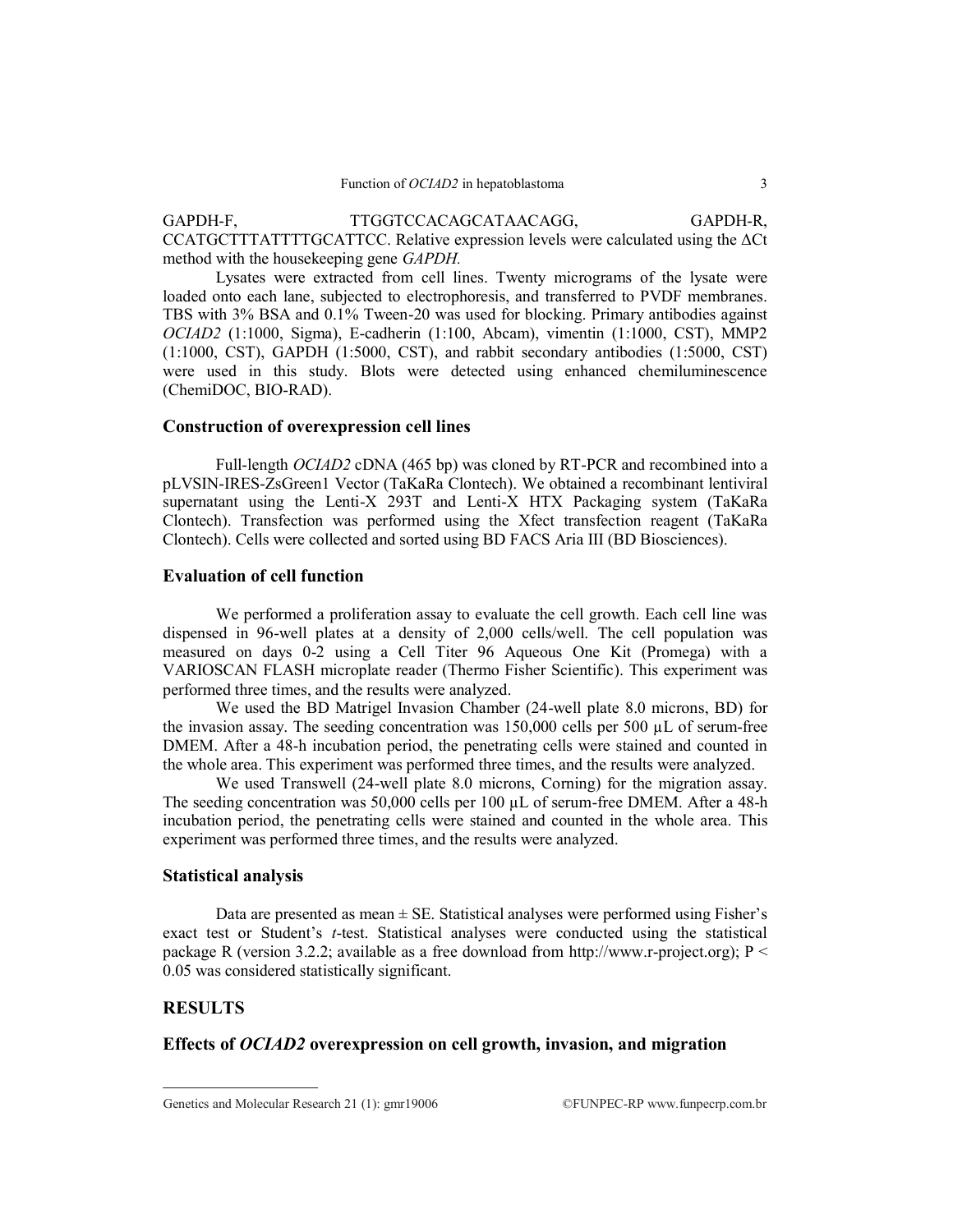#### M. Minato et al. 4

To assess the function of the *OCIAD2* protein in HB, we constructed *OCIAD2* overexpressing HepG2 and HUH6 cells derived from HB. *OCIAD2* mRNA expression in these cell lines was confirmed using quantitative real-time PCR. *OCIAD2* mRNA levels were several hundred-fold higher in HepG2 or HUH6 cells transfected with the *OCIAD2* vector than in those transfected with the empty vector (Figure 1a). The expression of *OCIAD2* protein was confirmed by Western blotting. HepG2 and HUH6 cells transfected with the *OCIAD2* vector expressed the *OCIAD2* protein, whereas cell lines transfected with the empty vector did not express the protein (Figure 1b).



**Figure 1. a** Relative *OCIAD2* mRNA expression levels in the vector and empty vector groups by quantitative real-time PCR. **b** Relative *OCIAD2* protein expression levels in the *OCIAD2* vector and empty vector groups by Western blotting.

We evaluated altered cell functions such as proliferation, invasion, and migration abilities using the *OCIAD2* overexpression cell lines HepG2 and HUH6. As shown in Figure 3a, overexpression of *OCIAD2* did not affect cell growth. Cell growth was enhanced

Genetics and Molecular Research 21 (1):  $gmr19006$  ©FUNPEC-RP www.funpecrp.com.br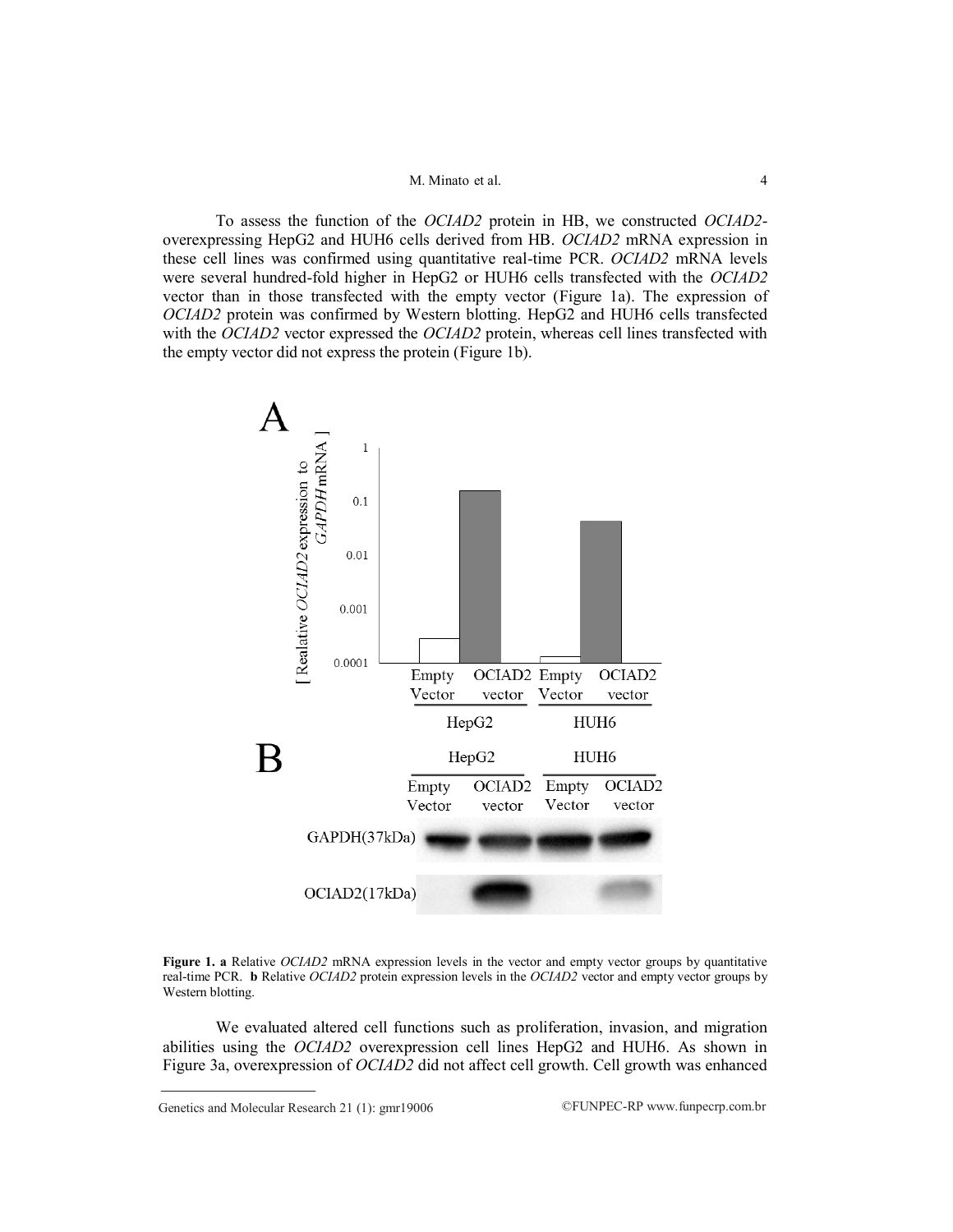in HepG2 by approximately three-fold and in HUH6 by approximately six-fold for 48 h, and no significant difference in cell growth was observed between cell lines transfected with the *OCIAD2* vector and empty vector (Figure 2a). The results of the cell invasion assay showed that the number of invaded HepG2 cells was  $134\pm40$ /well in the empty vector group and  $22\pm11$ /well in the *OCIAD2* vector group ( $P < 0.05$ ). Similarly, the number of invaded HUH6 cells was 355±37/well in the empty vector group and 105±31/well in the *OCIAD2* vector group (P < 0.02). These results demonstrated that overexpression of *OCIAD2* significantly reduced the number of invading cells in HepG2 and HUH6 cells (Figure 2b). The migration assay revealed that the number of migrated HepG2 cells was 191±9/well in the empty vector group and 14±5/well in the *OCIAD2* vector group ( $P \le 0.01$ ). The number of migrated HUH6 cells was  $1672 \pm 110$ /well in the empty vector group and  $449\pm175$ /well in the *OCIAD2* vector group ( $P \le 0.02$ ). These results showed that overexpression of *OCIAD2* significantly reduced the number of migrated HepG2 and HUH6 cells (Figure 2c).



**Figure 2 a** Proliferation curves of the *OCIAD2* vector and empty vector groups. **b** Invasion assay results of the *OCIAD2* vector and empty vector groups. **c** Migration assay results of the *OCIAD2* vector and empty vector groups.

Genetics and Molecular Research 21 (1):  $gmr19006$  ©FUNPEC-RP www.funpecrp.com.br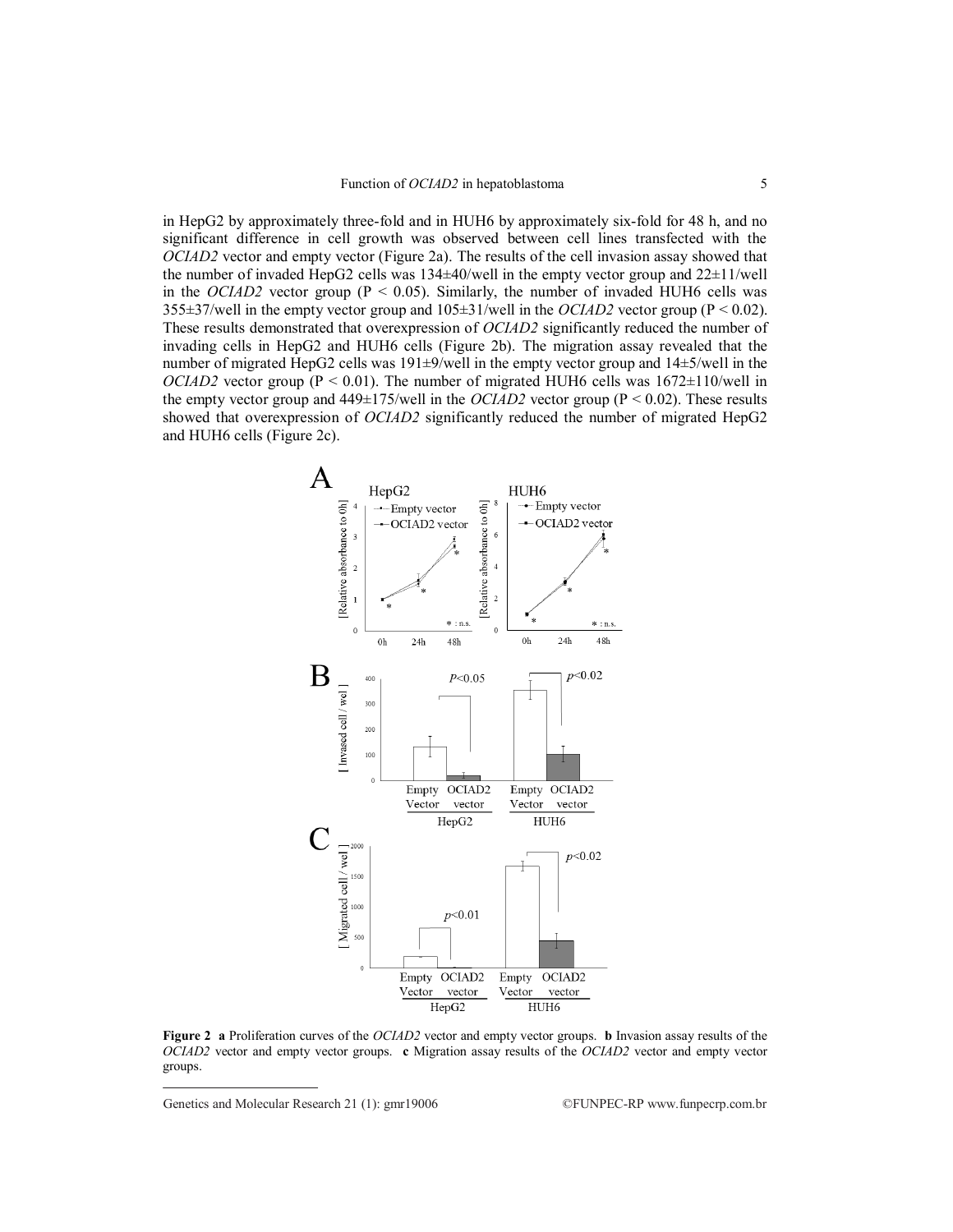#### M. Minato et al. 6

## **Effects of** *OCIAD2* **overexpression on protein expression**

To clarify the mechanisms by which *OCIAD2* reduces migration and invasion abilities, we investigated the altered expression of proteins such as E-cadherin, vimentin, and MMP2 using Western blotting. In this analysis, we added HLF as a poorly differentiated hepatocellular carcinoma cell line exhibiting the typical morphological phenotypes of epithelial-to-mesenchymal transition (EMT). Overexpression of *OCIAD2* did not affect the expression of E-cadherin or vimentin; however, it reduced the expression of MMP2 in each cell line (Figure 3a, Figure 3 b).



**Figure 3. a** Expression of *OCIAD2*, E-cadherin, vimentin, GAPDH, and MMP2 proteins in HUH6, HepG2, and HLF in the *OCIAD2* vector and empty vector groups detected by Western blotting. **b** Relative MMP2 protein expression levels in the six liver tumor cell lines by Western blotting.

Genetics and Molecular Research 21 (1):  $gmr19006$  ©FUNPEC-RP www.funpecrp.com.br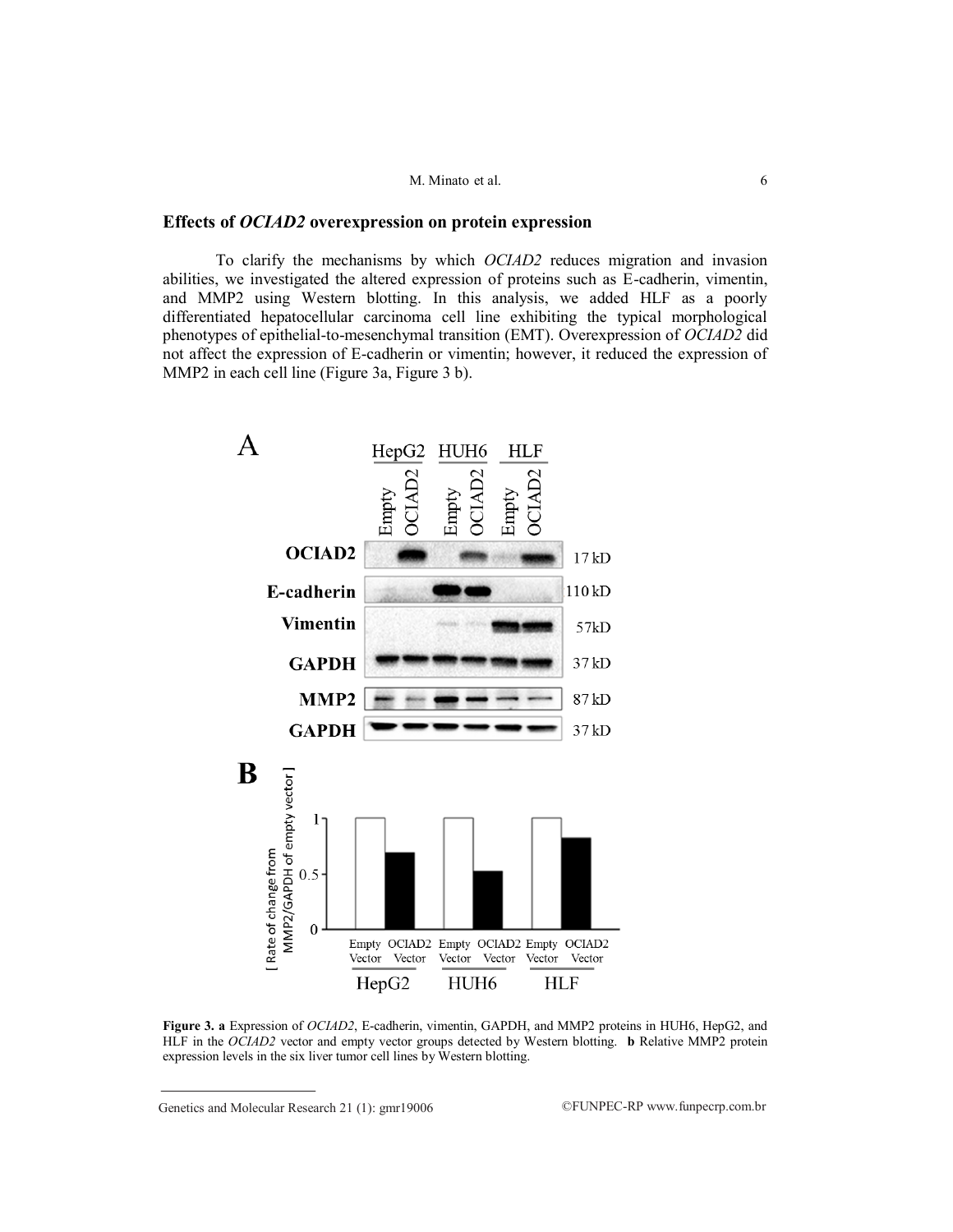## **DISCUSSION**

We elucidated two novel mechanisms by which *OCIAD2* functions as a tumor suppressor using *in vitro* assays: *OCIAD2* inhibited cell invasion and migration in HB cell lines. Furthermore, overexpression of *OCIAD2* appeared to reduce the expression of MMP2, which was associated with cell invasion and migration. As shown in our previous study, the methylation status of *OCIAD2* was significantly associated with several clinical parameters, including poor outcomes in HB (Honda et al., 2016). These results taken together suggest that epigenetic dysregulation of *OCIAD2* plays a critical role in the progression of HB.

*OCIAD2* was first reported by Strausberg et al. (2002) through the National Institute of Health Mammalian Gene Collection Project. Further studies on *OCIAD2* have been published. In the lung adenocarcinoma mixed subtype with the bronchoalveolar carcinoma component, Ishiyama et al. (2007) showed that expression of OCIAD2 begins during progression from *in situ* to invasive carcinoma; however, it is associated with a favorable prognosis. *OCIAD2* was identified as a biomarker of malignant ovarian mucinous tumors, with diagnosability being more specific than that of *OCIAD1* and more sensitive than CEA (Nagata et al., 2012). These findings indicated that *OCIAD2* had a tumor-suppressive function. Regulation of *OCIAD2* has been unclear; however, we previously showed that expression of *OCIAD2* is up-regulated by treatment with 5-aza-deoxcytidine in both HUH6 and HepG2. After 5-aza-2-deoxycytidine was incorporated into the DNA strand, it irreversibly bound to methyltransferase and inhibited its activity, resulting in accelerated demethylation of DNA (Honda et al., 2016). Moreover, it had been reported earlier that expression of *OCIAD2* is suppressed by hypermethylation of *OCIAD2* (Wu et al., 2017).

We analyzed *OCIAD2* functions in constructed *OCIAD2* overexpression cell lines and showed that the overexpression of *OCIAD2* reduced invasion and migration abilities. Additionally, it has been reported that *OCIAD2* suppresses tumor invasion and growth in HCC (Wu et al., 2017). These results indicate that *OCIAD2* functions as a tumorsuppressive gene. Zhang et al. (2014) demonstrated that TGF signaling induces the expression of *OCIAD2* through Smad2/3 and Smad4 and showed its relationship with EMT. These findings also indicate that *OCIAD2* plays an important role in carcinogenesis and tumor progression. On the other hand, in experiments with HEK293, a fetal kidney cell line, it was reported that overexpression of *OCIAD2* enhanced cell proliferation and migration via JACK/STAT3 signaling (Sinha et al., 2018). However, overexpression of *OCIAD2* inhibited MMP2 expression in the present study. MMP2 is an important protein for each step of cancer progression, such as degradation of the extracellular matrix till its invasion through the basement membrane (Noel et al., 1997). *OCIAD2* overexpression did not induce variations in E-cadherin or vimentin levels, which are also known to be associated with EMT. The pathway connecting *OCIAD2* and MMP2 has not yet been elucidated. It has been reported that *OCIAD2* suppresses HCC invasion via the AKT pathway and that activation of the AKT pathway leads to MMP2 expression in HCC (Wu et al., 2017). These findings can be the key to unraveling the pathway. Further functional investigations are required to obtain more knowledge on their associations. Thus, our in vitro studies indicated that *OCIAD2* acts as a tumor suppressor in HB, partly contributing to EMT control.

In conclusion, we demonstrated that overexpression of *OCIAD2* reduced cell invasion and migration, as well as MMP2 expression in HB cell lines. These findings offer

Genetics and Molecular Research 21 (1):  $gmr19006$  ©FUNPEC-RP www.funpecrp.com.br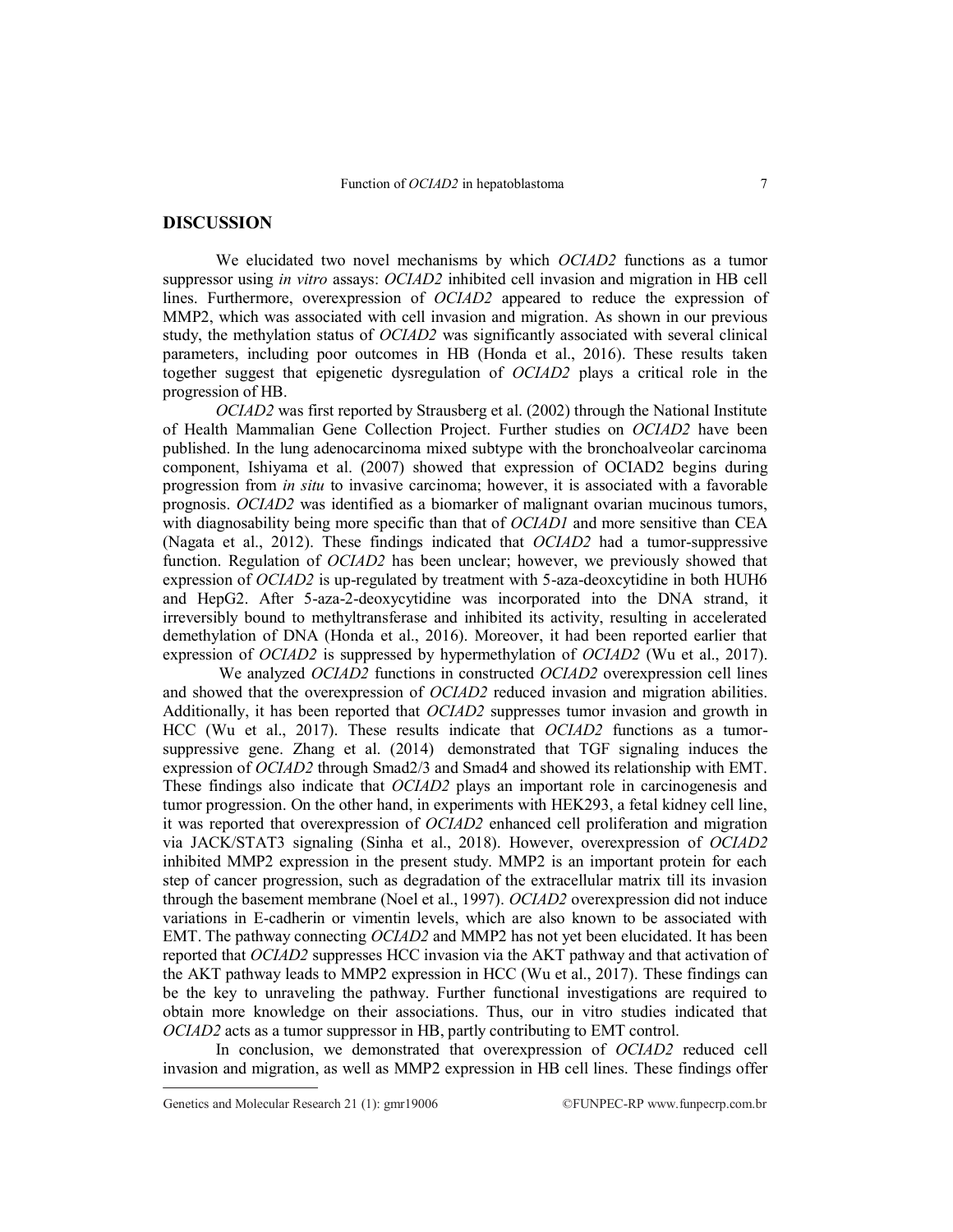opportunities to understand the mechanism of migration and invasion in HB, as well as to identify potential therapeutic targets for HB.

## **ACKNOWLEDGMENTS**

This work was funded by JSPS KAKENHI Grant Numbers JP15K10915 and JP16K15740. We thank Nozomi Kobayashi, Sayaka Miyoshi, Moto Fukai and Takeshi Aiyama for their technical help.

# **CONFLICTS OF INTEREST**

The authors declare no conflict of interest.

#### **REFERENCES**

- Brown J, Perilongo G, Shafford E, Keeling J, et al. (2000). Pretreatment prognostic factors for children with hepatoblastoma- results from the International Society of Paediatric Oncology (SIOP) study SIOPEL 1. *Eur. J. Cancer*. 36: 1418-1425[. https://doi.org/10.1016/S0959-8049\(00\)00074-5.](https://doi.org/10.1016/S0959-8049(00)00074-5)
- Carrillo-Reixach J, Torrens L, Simon-Coma M, Royo L, et al. (2020). Epigenetic footprint enables molecular risk stratification of hepatoblastoma with clinical implications. *J. Hepatol.* 73: 328-341. stratification of hepatoblastoma with clinical implications. *J. Hepatol.* 73: 328-341. [https://doi.org/10.1016/j.jhep.2020.03.025.](https://doi.org/10.1016/j.jhep.2020.03.025)
- Chen JS, Huang XH, Wang Q, Huang JQ, et al. (2013). Sonic hedgehog signaling pathway induces cell migration and invasion through focal adhesion kinase/AKT signaling-mediated activation of matrix metalloproteinase (MMP)-2 and MMP-9 in liver cancer. *Carcinogenesis.* 34: 10-19[. https://doi.org/10.1093/carcin/bgs274.](https://doi.org/10.1093/carcin/bgs274)
- Hishiki T, Matsunaga T, Sasaki F, Yano M, et al. (2011). Outcome of hepatoblastomas treated using the Japanese Study Group for Pediatric Liver Tumor (JPLT) protocol -2: report from the JPLT. *Pediatr. Surg. Int.* **27**: 1-8. [https://doi.org/10.1007/s00383-010-2708-0.](https://doi.org/10.1007/s00383-010-2708-0)
- Hiyama E, Hishiki T, Watanabe K, Ida K, et al. (2020). Outcome and late complications of hepatoblastomas treated using the Japanese study group for pediatric liver tumor 2 protocol. *J. Clin. Oncol*. 38: 2488-2498. [https://doi.org/10.1200/jco.19.01067.](https://doi.org/10.1200/jco.19.01067)
- Honda S, Haruta M, Sugawara W, Sasaki F, et al. (2008). The methylation status of RASSF1A promoter predicts responsiveness to chemotherapy and eventual cure in hepatoblastoma patients. *Int. J. Cancer.* 123: 1117-1125. [https://doi.org/10.1002/ijc.23613.](https://doi.org/10.1002/ijc.23613)
- Honda S, Miyagi H, Suzuki H, Minato M, et al. (2013). RASSF1A methylation indicates a poor prognosis in hepatoblastoma patients. *Pediatr. Surg. Int*. 29: 1147-1152[. https://doi.org/10.1007/s00383-013-3371-z.](https://doi.org/10.1007/s00383-013-3371-z)
- Honda S, Minato M, Suzuki H, Fujiyoshi M, et al. (2016). Clinical prognostic value of DNA methylation in hepatoblastoma: Four novel tumor suppressor candidates. *Cancer. Sci*. 107: 812-819. [https://doi.org/10.1111/cas.12928.](https://doi.org/10.1111/cas.12928)
- Ishiyama T, Kano J, Anami Y, Iijima T, et al. (2007). OCIA domain containing 2 is highly expressed in adenocarcinoma mixed subtype with bronchioloalveolar carcinoma component and is associated with better prognosis. *Cancer. Sci.*  98: 50-57[. https://doi.org/10.1111/j.1349-7006.2006.00346.x.](https://doi.org/10.1111/j.1349-7006.2006.00346.x)
- Jia D, Dong R, Jing Y, Xu D, et al. (2014). Exome sequencing of hepatoblastoma reveals novel mutations and cancer genes in the Wnt pathway and ubiquitin ligase complex. *Hepatology.* 60: 1686-1696. [https://doi.org/10.1002/hep.27243.](https://doi.org/10.1002/hep.27243)
- Nagata C, Kobayashi H, Sakata A, Satomi K, et al. (2012). Increased expression of OCIA domain containing 2 during stepwise progression of ovarian mucinous tumor. *Pathol. Int*. 62: 471-476. [https://doi.org/10.1111/j.1440-](https://doi.org/10.1111/j.1440-1827.2012.02825.x) [1827.2012.02825.x.](https://doi.org/10.1111/j.1440-1827.2012.02825.x)
- Nagae G, Yamamoto S, Fujita M, Fujita T, et al (2020). Genetic and epigenetic basis of hepatoblastoma diversity. *Nat. Commun*. 20: 5423[. https://doi.org/10.1038/s41467-021-25430-9.](https://doi.org/10.1038/s41467-021-25430-9)
- Noel A, Gilles C, Bajou K, Devy L, et al. (1997). Emerging roles for proteinases in cancer. *Invasion Metastasis*. 17: 221- 239. PMID: 9876217.
- Sinha S, Bheemsetty VA and Inamdar MS (2018). A double helical motif in *OCIAD2* is essential for its localization, interactions and STAT3 activation. *Sci. Rep.* 8: 7362. https://doi.org/10.1038/s41598-018-25667-3.
- Strausberg RL, Feingold EA, Grouse LH, Derge JG, et al. (2002). Generation and initial analysis of more than 15,000 full-length human and mouse cDNA sequences. *Proc. Natl. Acad. Sci. U S A.* 99: 16899-16933. [https://doi.org/10.1073/pnas.242603899.](https://doi.org/10.1073/pnas.242603899)

Genetics and Molecular Research 21 (1):  $gmr19006$  ©FUNPEC-RP www.funpecrp.com.br